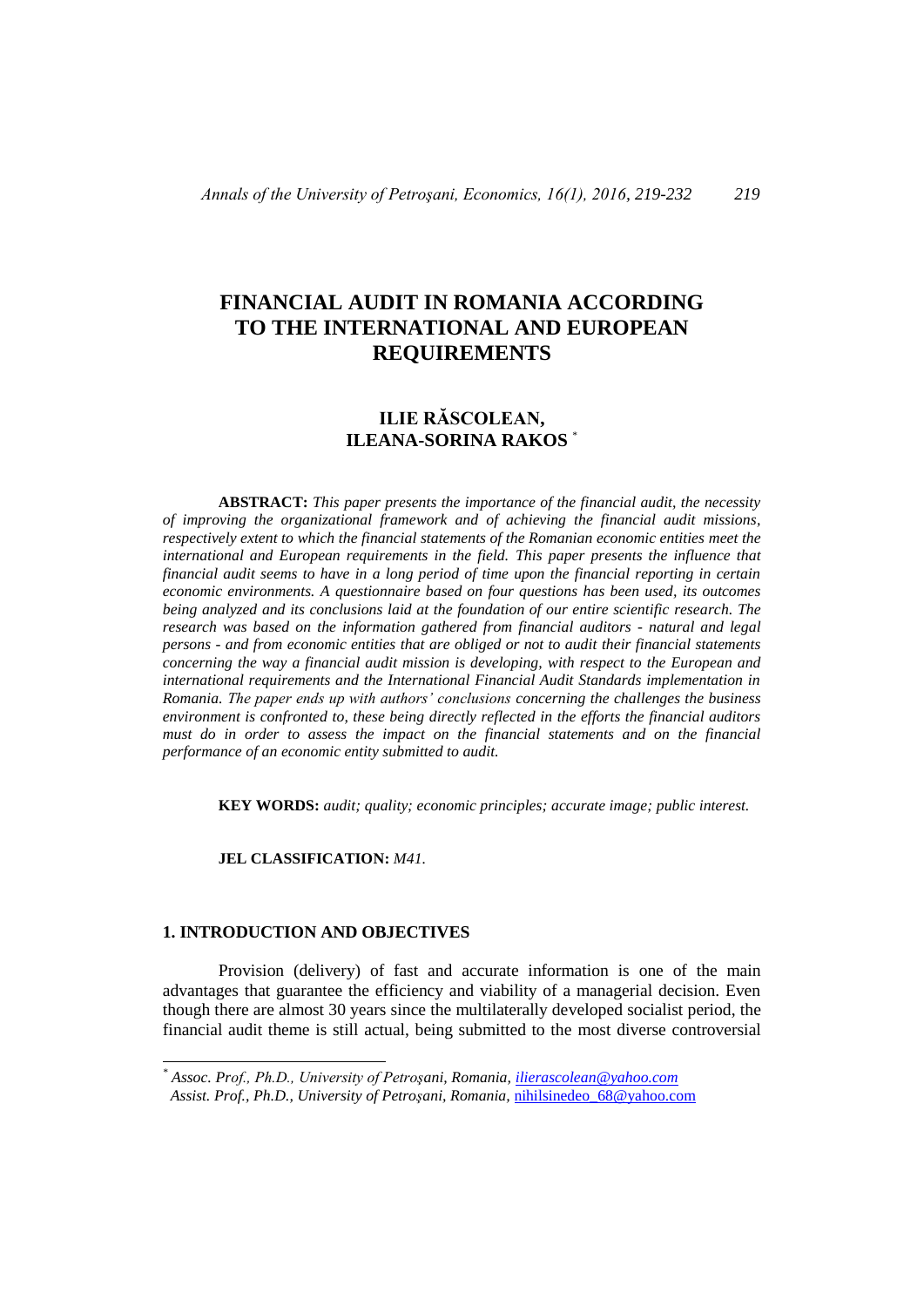opinions referring to the financial statements, and, respectively, to the financial audit field.

In the present financial-economic context, both the investors and also the regulation organisms are interested in the information details presented in the financial situations, in the society's response strategy to the changes of the economic climate, and also in the past and future effects that influence the progress of the enterprise (activity).

The tendency of globalization emphasis of the national markets, international financial communication by means of the financial statements, and the financial reporting according to IFRS determined the financial audit to become a stand-alone research area with its own methods and techniques and specific objectives. We consider that financial audit should massively contribute to financial stability, because its role is to offer a guarantee concerning the accuracy of the financial health of all companies. This guarantee has the role of reducing the distortion, to generate the costs cutback in case of bankruptcy that is generally supported by the company's shareholders and by the society at the same time.

The financial audit strength (robustness) is essential for reestablishing the security and loyalty on the market, contributing in this way to investors' protection and to companies' capital cost downsize. A high-quality financial audit contributes to a good market functioning by means of integrity improvement and financial statements efficiency.

In this context the Romanian financial audit market cannot ignore the necessity of consolidating its identity, especially because it is submitted to more and more intense challenges concerning the "international landscape retrieval" relating to the process of joining adequate communication principles with the financial statements users, giving (offering) real meaning to the cohesion process in the financial reporting.

The width and complexity of the transactions and operations (activities) developed by the economic entities, and also the continuous development of the economic environment where these operate, had a crucial influence on the evolution of financial audit. Audit plays a vital (crucial) role in the entities' functioning, by expressing a reasoned opinion on the real image of the annual financial statements, contributing to tax evasion control, to Romanian economy credibility augmentation in relation with the foreign and Romanian investors, with business partners and with the Romanian banking system.

The investors' need of obtaining a reasonable level of security related to the fact that the elaborated and published financial statements are not significantly flawed by distortions able to affect their process of rational (reasonable) decisions taking, requires as a necessity that some companies reach out for the professional services offered by financial auditors on certification of conformity to the pre-established criteria of the financial reporting framework in use.

Main objectives of this research are as follows:

- (1) research of the aspects related to the financial reporting according to European Directives and the compliance to IFRS;
- (2) aspects regarding the harmonization of the Romanian financial audit to the European and international requirements in the field: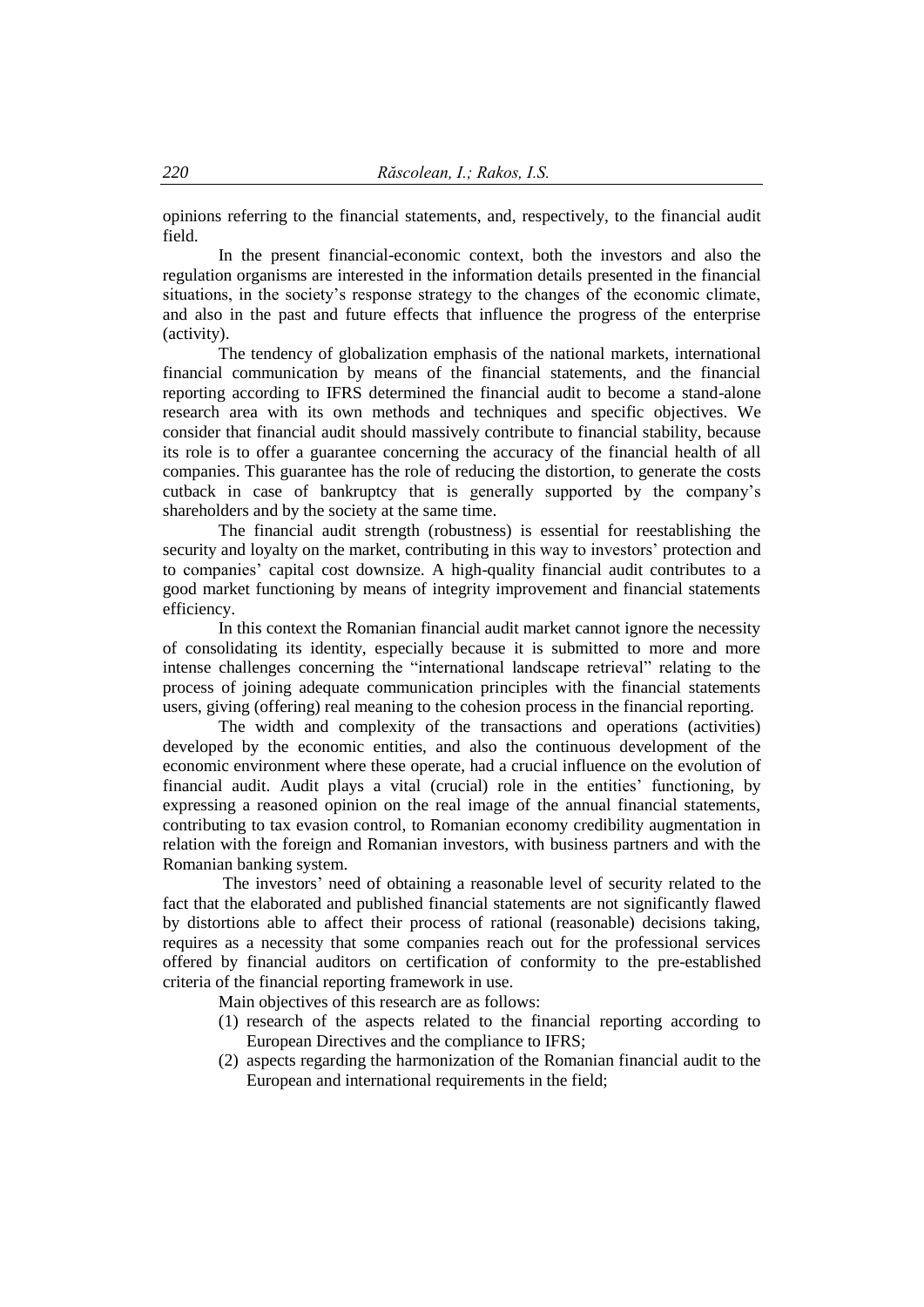(3) practical and theoretical research of the way of implementation of the International Financial Audit Standards in the context of the international and European requirements integration in the financial audit missions in Romania.

# **2. SPECIALIZED LITERATURE**

 Back in 1996, at the European level, along with the first Green Book issuance, overwrought by the European Commission, special actions were taken for the elaboration of a unique set of rules related to annual financial statements audit intended to be undertaken in the national law of all the member states of the European Union.

The foreign specialized literature researches were focused on the evolution of the harmonization of the statutory audit and on its impact upon the member states, from many points of view such as: the election of the statutory auditor, new tendencies in the regulation framework of the statutory audit, the assumption of its directives by the member states and the compliance (conformation) to ISA.

The apparition and development of financial audit activity in Romania represented an objective necessity in the conditions of transition to the market economy and of social and economic alignment to the international context. In the opinion of some Romanian authors, financial audit was founded at that development stage of accountancy as a communication science, in the context of a so comprehensive accountancy information that the idea of financial reality certitude could not be reached using the traditional techniques.

The ruling environment (the State) can have an overwhelming influence on the financial audit process, because the entire palette of legal regulations can limit or constrain the professional reasoning of the financial auditor. The State's influence can also show its presence by the fiscal regulations that have a significant influence on the economic behavior and also can affect the relation financial auditor- economic entity, as stakeholders in the process.

The influence that financial audit seems to have upon the financial statements in certain economical environments has been examined and approached in a great variety of empirical or fundamental researches in a range of time, which shows the fact that the interest on this subject has been unchanged time passing by.

### **3. RESEARCH METHODOLOGY**

Taking into account the above mentioned subjects, the authors made a case study at some economic entities, testing the reaction of two categories of participants (stakeholders and managers), using a questionnaire that contained the following questions:

- *Are there necessary in your opinion directions concerning the statutory audit development for the public entities?*
- *Do you consider that ISA implementation contributes to the quality and credibility of the audited financial statements?*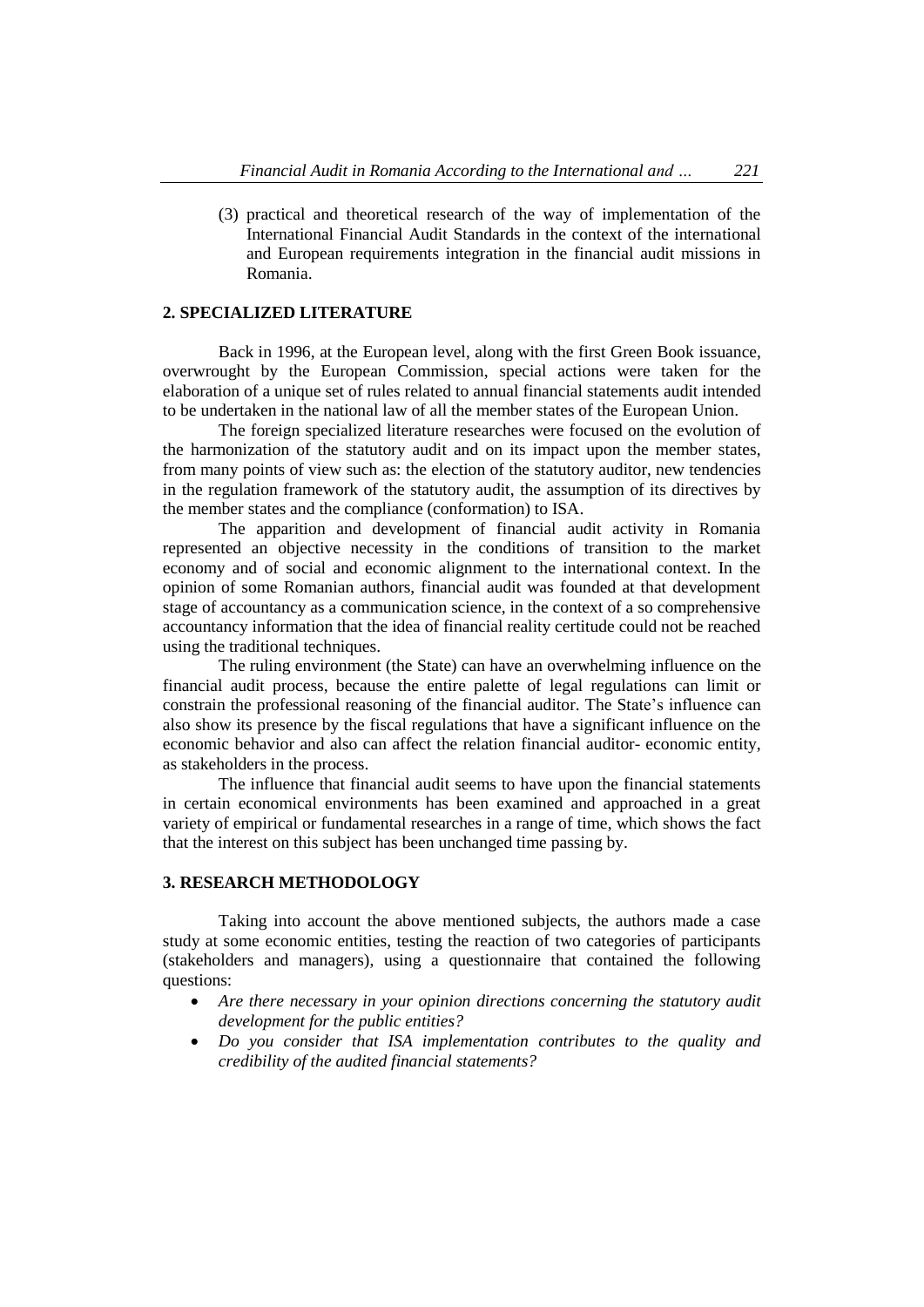*Following the audit of the financial statements, do you consider that the financial auditor's opinion offers a level of certainty?*

Using the above mentioned questionnaire, the empiric research drew conclusions referring to the influence of the theoretically elaborated concepts on the implementation practice of ISA regulations in the financial audit missions which, consequent to the data processing and analysis, led to a final output. The proposed objective was to add to the analyzed theoretical aspects, the quantification of the concern (interest) related to the ISA implementation in the Romanian financial audit missions, by considering the expressed opinions of some economic entities from Hunedoara County, the respondents being individuals and legal persons, and also the measurement of the satisfaction level of the audited entities, respectively the vision and the attitude in solving issues of the researched entities from Romania. The size of the chosen sample consisted of 35 respondents.

| <b>Questions</b>                                                                                                                         | <b>Respondents category</b> |                 |
|------------------------------------------------------------------------------------------------------------------------------------------|-----------------------------|-----------------|
|                                                                                                                                          | <b>Stakeholders</b>         | <b>Managers</b> |
| Are there necessary in your opinion directions concerning<br>the statutory audit development for the public entities?                    |                             |                 |
| a) yes                                                                                                                                   | 7                           | 15              |
| b) no                                                                                                                                    | 3                           | 10              |
| Do you consider the adjustment to the Audit International<br>Standards as being:                                                         |                             |                 |
| a) necessary                                                                                                                             | 8                           | 20              |
| b) useless;                                                                                                                              | $\overline{2}$              | 5               |
| Do you consider that ISA implementation contributes to the<br>quality and credibility of the audited financial statements?               |                             |                 |
| a) yes, largely                                                                                                                          | 8                           | 12              |
| b) no                                                                                                                                    | $\mathfrak{D}$              | 13              |
| Following the audit of the financial statements, do you<br>consider that the financial auditor's opinion offers a level of<br>certainty? |                             |                 |
| a) high level                                                                                                                            | $\overline{7}$              | 5               |
| b) low level                                                                                                                             | 3                           | 20              |
| <b>Total number of respondents</b>                                                                                                       | 10                          | 25              |

### **Table 1.Categories of respondents and their answers**

*Source: Authors' conception*

In this study were also taken into account other techniques and procedures as follows: specialized literature review, observation, interview, data collection and processing, synthesis of the theoretical aspects and of the research outcomes.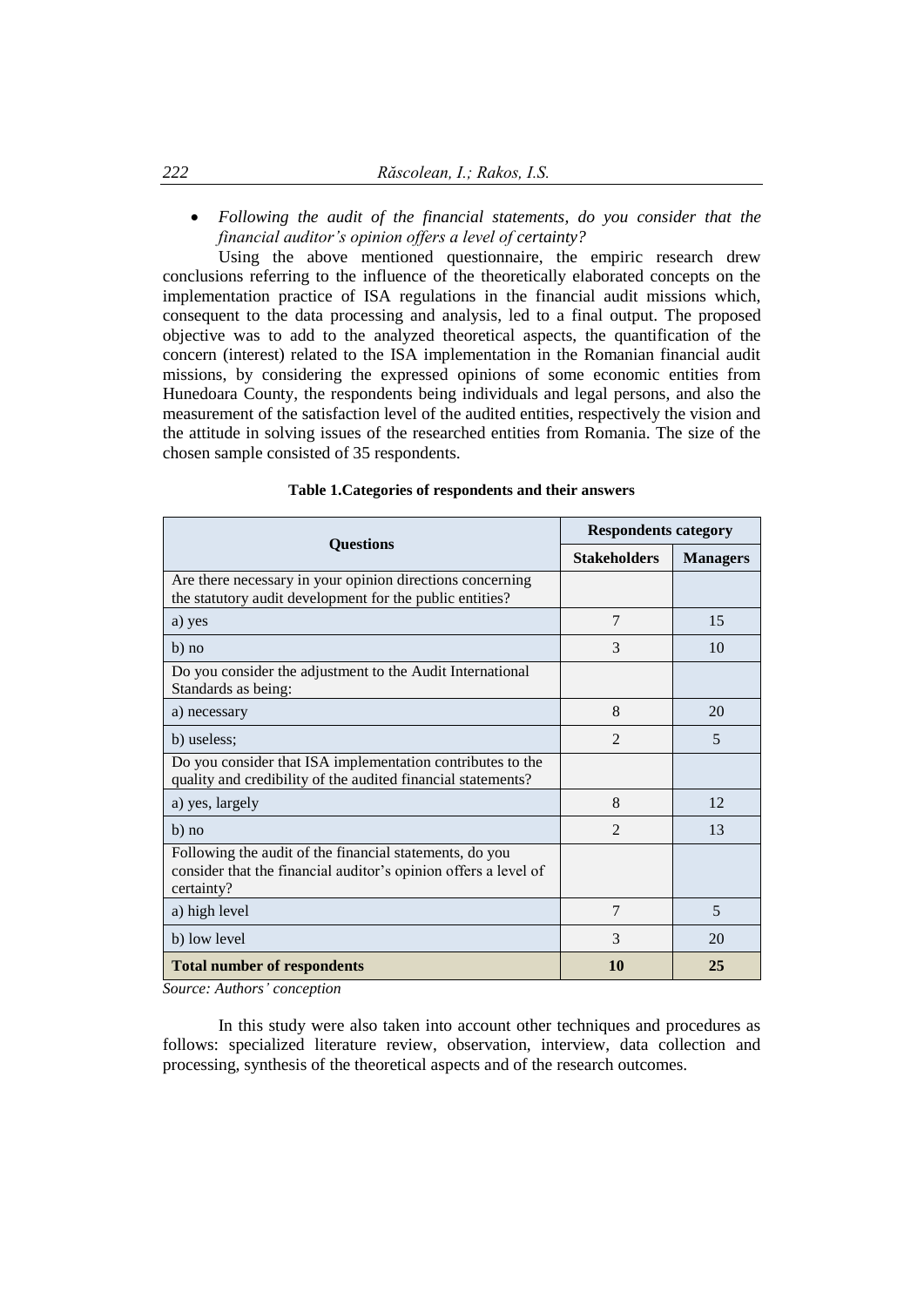According to the graphic presentation (figure 1), following the analysis of the questionnaires by the research team, the conclusions were as follows:

- for the public entities regulations referring to the statutory audit development are necessary;
- adjustment to the Audit International Standards is necessary;
- ISA implementation contributes to the growth concerning the credibility and the quality of the audited financial statements;
- the financial auditor's opinion assures a high level of security concerning the financial statements (reality and accuracy).



*Source: own projection*

**Figure 1. Graphic representation of the questionnaires results**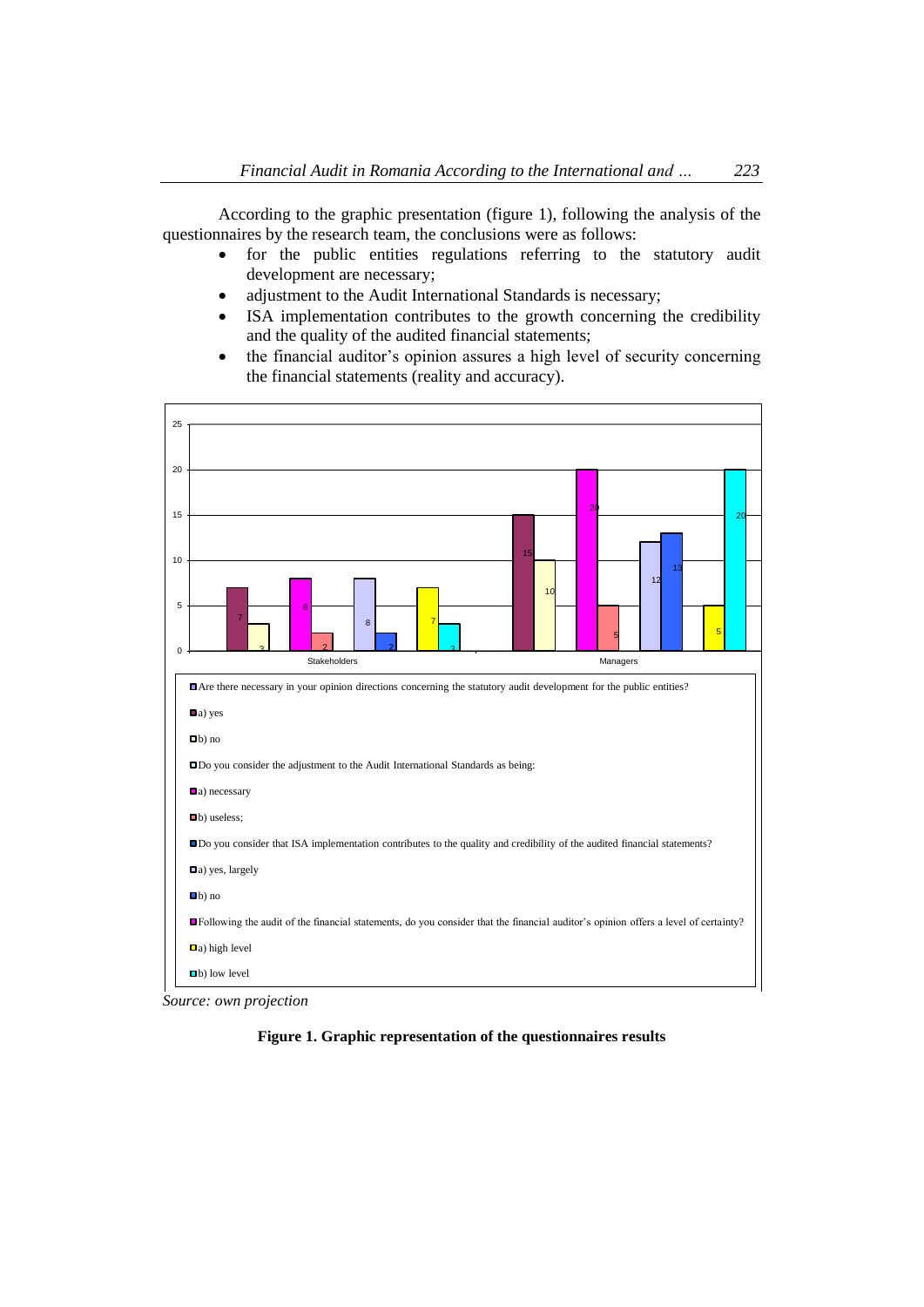# **4. THE NECESSITY OF FINANCIAL-ACCOUNTANCY AUDIT IMPLEMENTATION IN ROMANIA**

Romania, being a member country of the European Union, is connected to the dynamic and evolution of the European regulations and directives that are going towards closeness to IRFS. This closeness is reflected both in the development (evolution) of the Fourth Directive, and in the approval of the IAS/IFRS Regulation. The permanent development of the financial statements was determined by the Romanian transition to the market economy. In the context of the economic entities' activity becoming more and more complex, managers were confronted to a much higher probability of getting inaccurate information due to the following:

- Commercial transactions became more complex and more difficult to register accurately and in real time;
- The distance between the information and the users, managers having no certitude to get accurate/secure/real information;
- A huge data volume that also increases the probability level of inclusion of totally erroneous accountancy information in the accountancy synthesis documents which leads to outcomes that are hard to imagine;
- Possibility of manipulation of information between managers and the information suppliers in the last ones' favor, in other words, existing a high rate of probability to willingly and mischievously misinform the managers, this fact determining the persons in charge at the higher level in hierarchy concerning the audit activity to support, by means of legal regulations, the implementation of the financial-accountancy audit activity in Romania.

While in the past, the financial statements in Romania had put a strong stress on the formal aspect of the financial statements and had focused less on their content, in the present times, due to the normalization of the financial statements, by means of IAS/IFRS, the focus is on essential and minimal data content in a very structured way. At the same time with the implementation of financial audit activity in Romania, the financial auditor's role has changed, becoming today a good professional with special moral character features that help in realizing a special quality for the information offered, namely its credibility.

Therefore, an auditor has the role of bringing more certitude concerning the way the accountancy information was collected, treated and presented according to the international and national accountancy standards and principles. In our opinion, trust (reliability) is one of the most important resources an economic entity has, along with management and assets (capital). In the specialized literature the necessity of audit is explained by means of three theories, as follows:

 $\checkmark$  The assurance theory that explains the necessity of financial audit by means of two principles, namely the information principle, according to which, audited information is more credible and useful in the decision making process for the main users (managers, investors and so on), and the assurance principle, according to which, the auditor offers to persons basing their decisions on the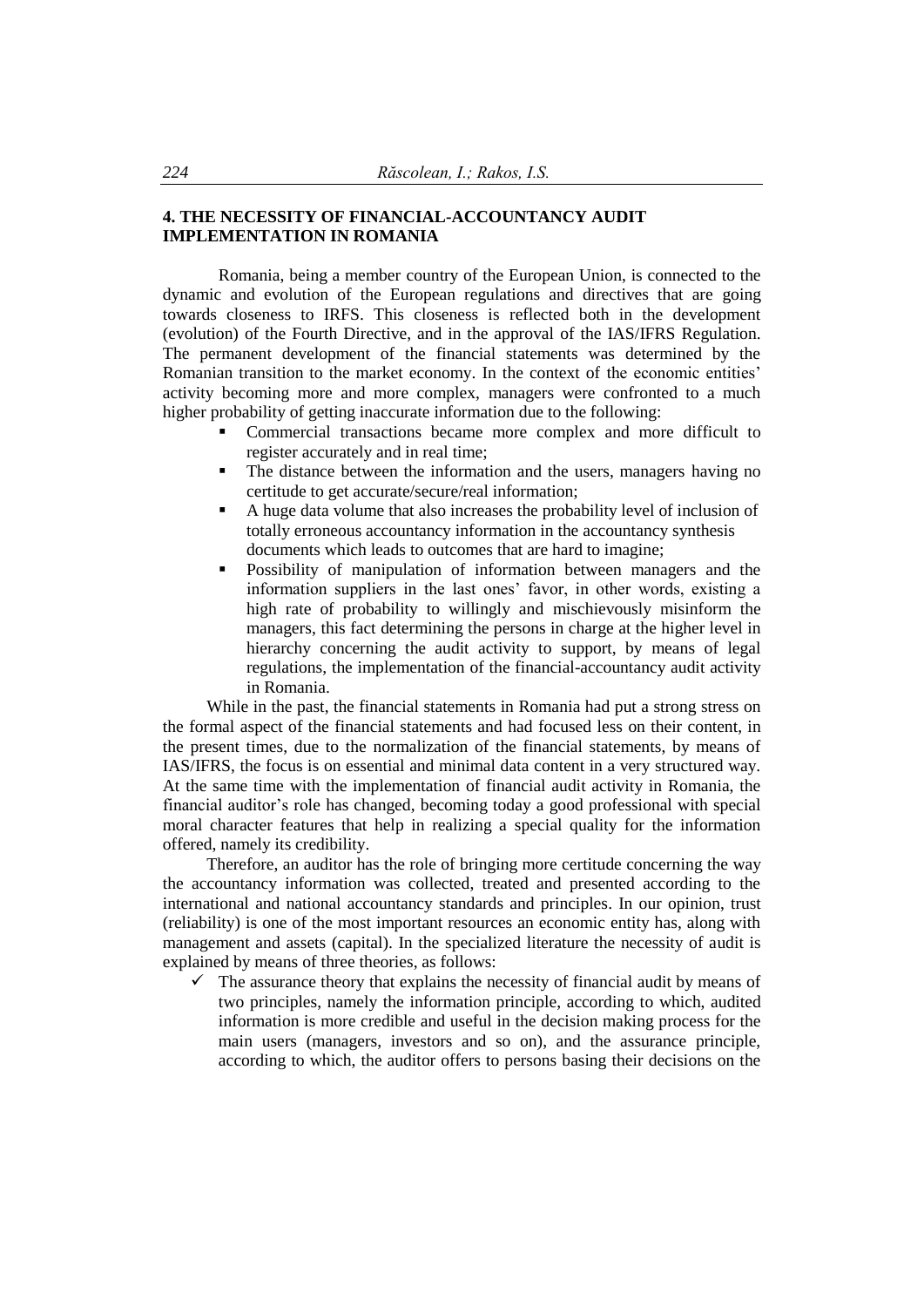audited information a certain level of assurance (security, certainty) concerning the accountancy data/information;

- $\checkmark$  Motivational theory which explains the necessity of the financial audit by the high professional attitude of those who are in charge with the financial statements elaboration, meaning that they will work in a highly professional manner, knowing that the statements will be audited;
- $\checkmark$  Agency theory that justifies the necessity of the financial audit stating that investors cannot have complete trust in managers, respectively that the last ones will use the allotted funds without misappropriating them in their personal favor. The agency theory is explained by the fact that the two categories, owners and managers, aim at maximizing their fortune, this fact determining each of them to take advantage of the other's trust.

These reasons determine the necessity for both categories of information users to designate an independent auditor meant to supervise the financial statements.

Financial scandals determined the occurrence of a new theory, the police theory, in which the auditor is in charge to identify and present the financial frauds detected while he is in audit mission.

Therefore, the necessity of financial audit implementation in Romania is explained by the request existing for this activity, due to: the fact that the users of accountancy information are not usually professionally able to appreciate the quality of the information; the use of financial information in the decisions process, this fact can have economic consequences; the existence of a conflict of interests between, economic entity, accountants and the users of the accountancy information.

In this sense, the auditor should offer a reasonable assurance, by means of an independent opinion concerning the measure of accurate image realization of the financial statements. It is the reason for which auditors are named "the guardians" of the financial statements integrity published by entities. Also, what has been taken into consideration is the fact that trade liberalization and capital movement within the EU countries will be facilitated by the accountancy and audit harmonization in The European Union.

# **5. Characteristics referring to the integration of European and international requests in the financial audit missions in Romania**

The statutory financial audit activity, according to the international and European exigencies is made only by the statuary auditors or by the authorized audit companies or that have the approval in conditions of OUG 90/2008. The quality control is one of the international and European specific requests of the financial audit mission that has as a base the procedures concerning the revision of the financial audit quality and of other activities developed by the financial auditors.

Another European exigency presented in the OUG 90/2008 is represented by the foundation of a public supervision system (SSP) for the statutory auditors at European Union level in order to supervise the approval and registration of the statutory auditors and of the audit companies, to adopt the standards related to professional ethics to the Quality Internal Control System within the audit companies and to audit, to the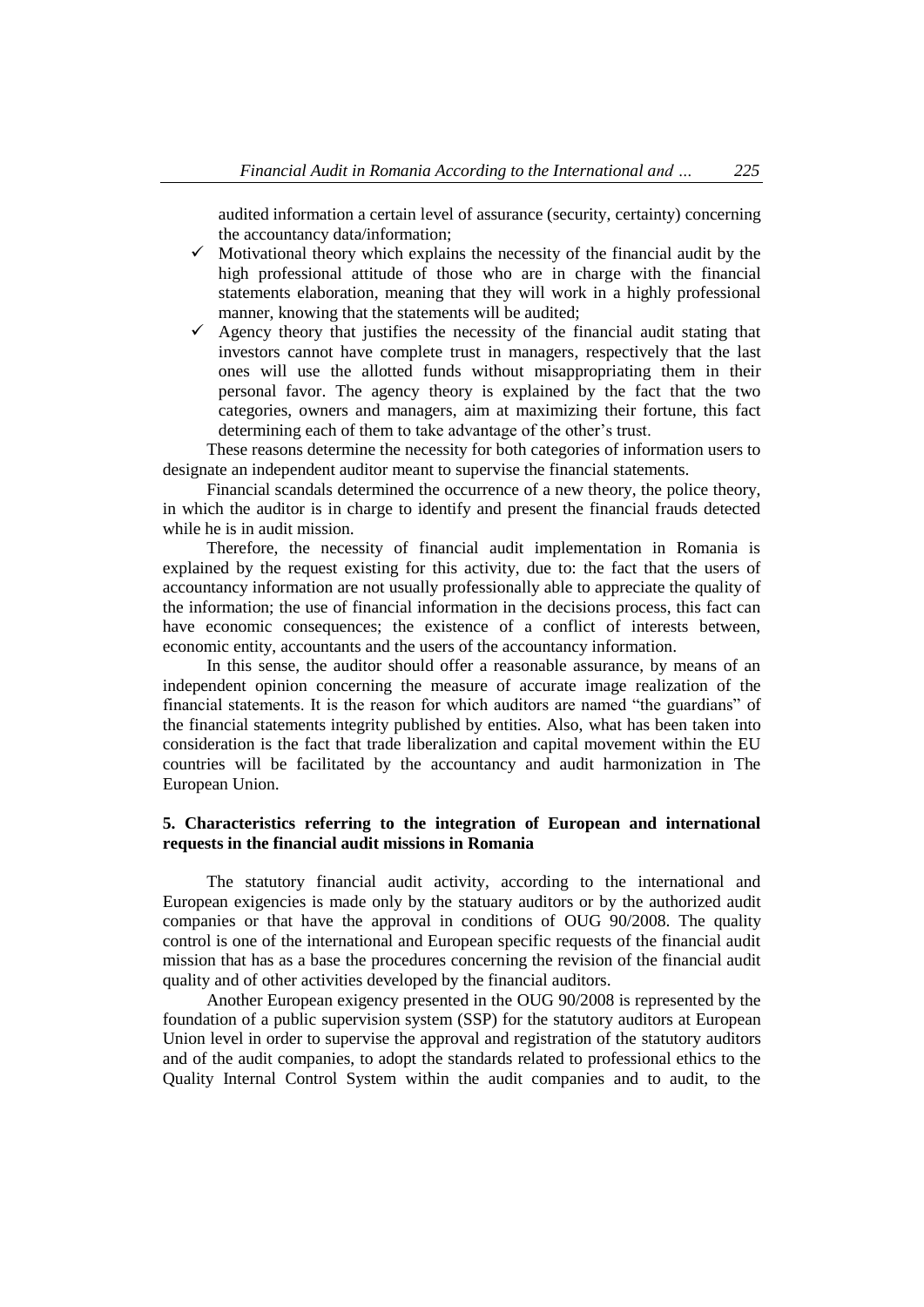continuous training system, to the quality assurance and to the investigation and discipline systems. An authorized entity in this sense is the Council for Public Supervision of the Statutory Audit Activity, whose activity has at its foundation the recommendations of the European Commission related to some aspects of the statutory audit.

This organism represents the main operational structure within the public supervision system of the statutory audit activity and has the role to ensure the improvement of the audit activity, and, therefore, significantly contributes to the increase of the audited financial statements credibility.

One of the requests of the public supervision system of the statutory audit refers to transparency, and another one refers to assuring a non-influenced, sure and proper funds supply for the good functioning of the supervision organism.

We consider it necessary to improve the legislation referring to the statutory audit supervision and an efficient and vigilant public supervision of the audit activity, for the supervision organism to have the ability of extending its attributions and to function according to the European Directive requests (exigencies). The audit committees are organized directly subordinated to the Administration Council and have an advisory functions.

In this sense, there were taken measures in order to create the conditions for the Romanian auditor to be recognized as a European auditor, to integrate the Romanian profession of auditor in the international activity. CAFR is a prestigious organism, and in its quality of full rights member of IFAC, FEE and FIDEF (International Federation of the Francophone Accountancy Professionals) takes part to all the official meetings organized by these international organizations.



# **Figure 2. Responsibilities (Attributions) of CSPAAS**

In Romania the main co-worker is CECCAR, the strong collaboration between the two professional organizations being absolutely necessary due to three dimensions: internal dimension of the profession, international dimension of the profession and the third one – the one related to the duty of the Chamber to cooperate with CECCAR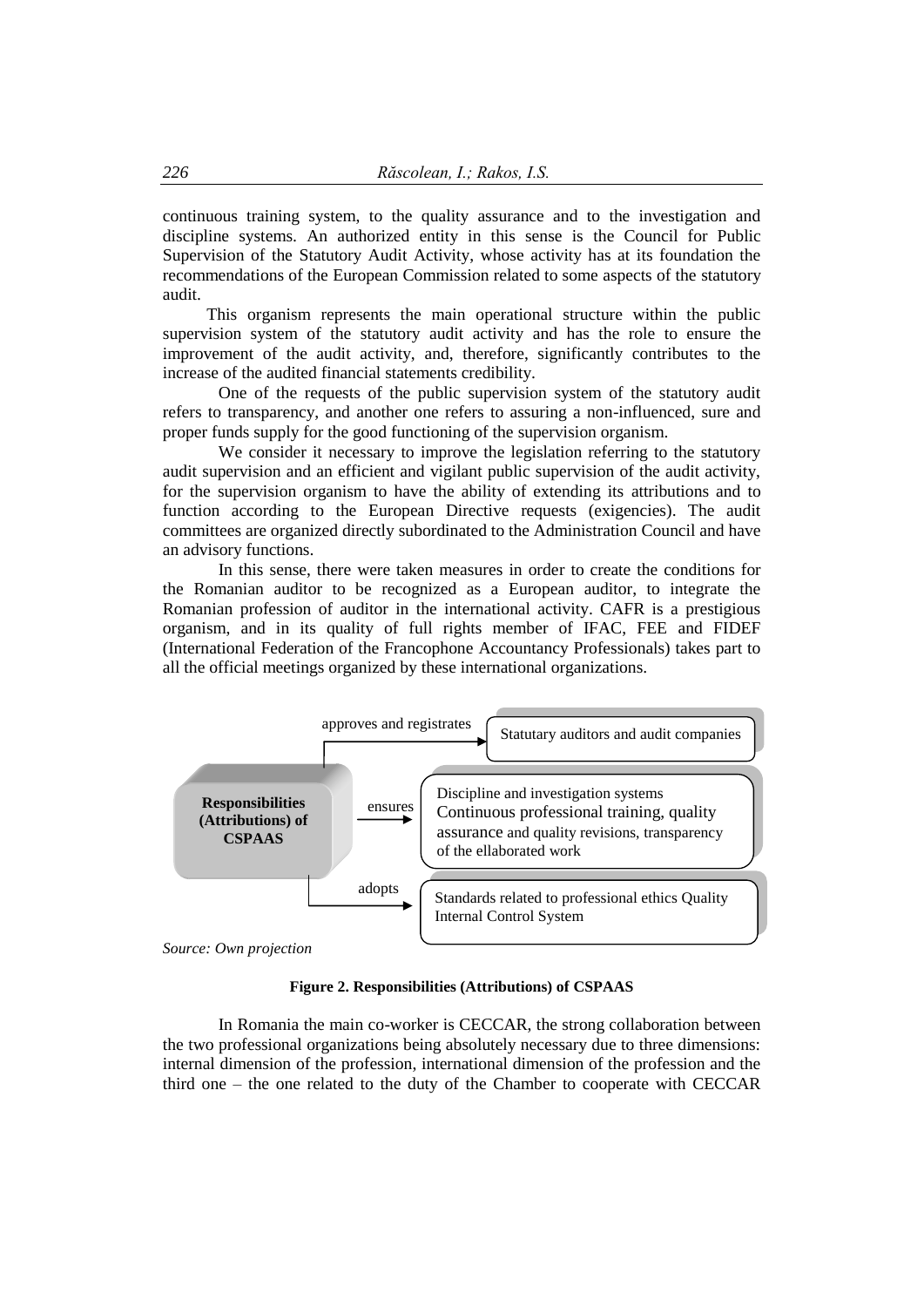because there exists a monitoring made by IFAC concerning this particular aspect. CAFR also develops an intensive activity of cooperation with other national institutions, namely MFP, CSPAAS, MAE, CECCAR, CNVM, Romanian Liberal Profession Union, CCF, and Supervision Insurance Commission and with the academic environment.

# **5.1. Objective necessities of integration of the international and European exigencies in the Romanian financial audit**

The financial audit developed within the entities is a function and is performed according to the professional standards agreed at international level, their aim is to offer a minimum level of quality of the financial audit process and a certain prestige of the financial auditor.

The goal of the ISA-s regulations is to give the auditor the possibility to reach the ISA specified objectives, and, therefore, general objectives of the auditor. Therefore, with exception of the exceptional cases, ISAs ask for respecting each relevant disposition for the audit's circumstances. The documentation requirement is applied only to the disposition relevant to the audit's circumstances. IAASB clearly states the fact that understanding Standard 200 is very important for the professional auditors because it settles down the way that the explanatory materials, the ones referring to objectives, dispositions and implementation, materials that are included in all the ISAs, should be understood and applied.

There is no explanatory material offered regarding the disposition - "In an auditor's report, the financial auditor should not declare the conformity to ISA, except if the dispositions of all ISAs relevant to the audit mission have been observed" - this thing puts a stress on the fact that the auditor should pay attention and identify the relevant ISAs for a certain mission before declaring the conformity to ISAs. As other fundamental concepts for audit, the meaning of professional skepticism is difficult to explain in a simple definition. Moreover, there is no single way to demonstrate the professional skepticism. Yet, ISAs definition describes the important elements that help us to understand the meaning of professional skepticism.

 We consider that to develop an audit mission according to ISA implies for the auditor the observance of all the relevant standards for the audit mission, fully and correctly understanding of the entire text of them and also of the way of implementation, of the needed materials in order to understand the objectives and imply the dispositions in an adequate manner. Incorrect understanding and implementation of the Audit Standards determines different outcomes. The financial audit does not restrict the management responsibility.

Laws and regulations can establish attributes for the managers concerning the financial statements. At the same time, the auditor has certain responsibilities related to communication and report towards the users, management, government individuals or other parties outside the entity, referring to the elements resulting from the audit mission, mainly stated in ISA240 and ISA260. The question that arises is: "*What are the audit standards needed for?"*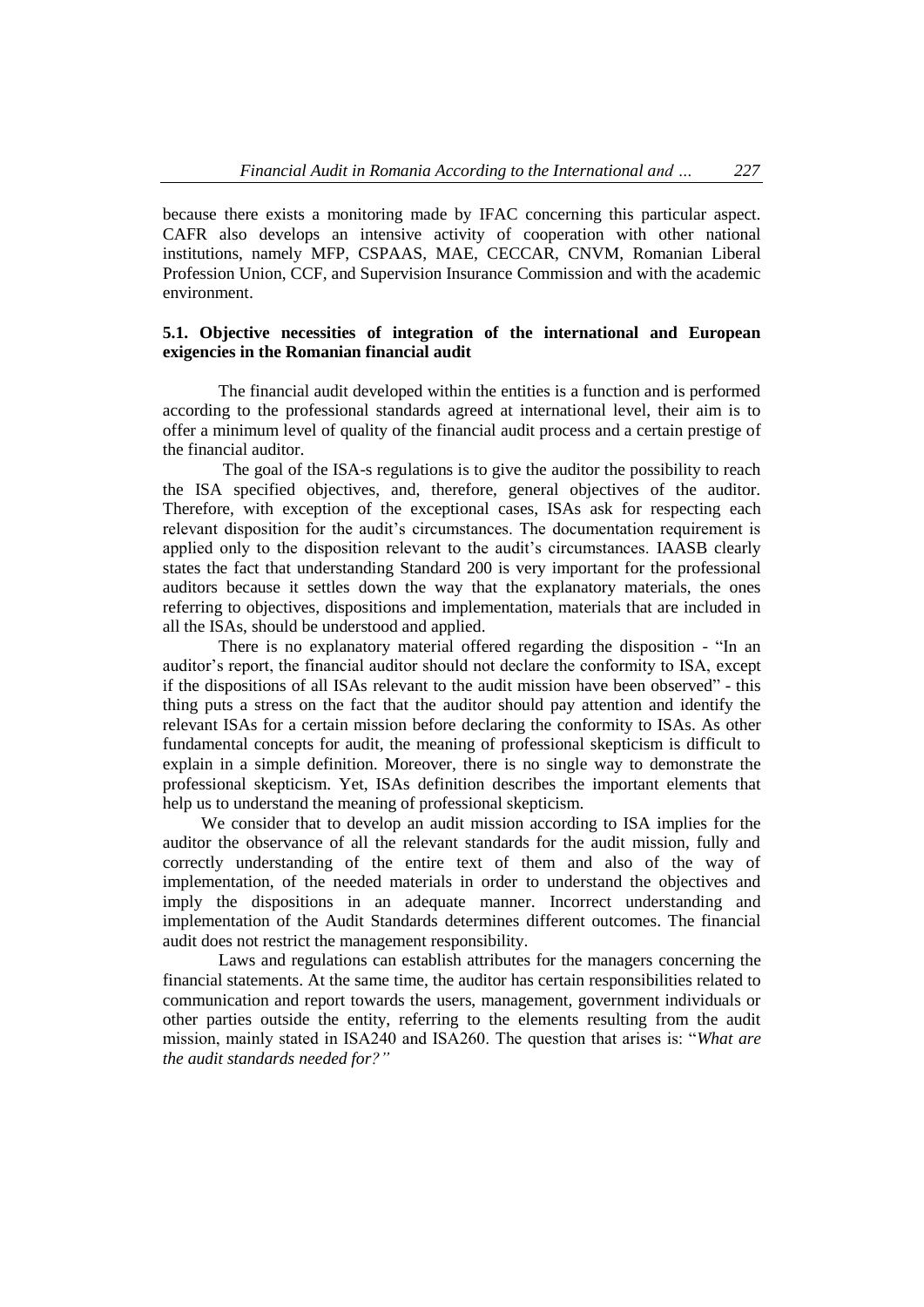Let us say, in order to have the certitude that auditors are doing their job in good terms, namely, in order to determine which are the audit proofs needed, how many audit proofs are needed and what audit aspects should be covered by the audit mission. They take into account adequate planning and supervision, understanding the role of internal control and the existence of solid and satisfactory proofs. The understanding of the internal control is important in order to substantiate the financial auditor's opinion. If the financial auditor is convinced of the efficiency of the internal control system, then the amount of audit proofs will be less than in the contrary case.

 Why is it so important for the financial auditor to assure the quality of the services he offers? We consider that we have here two aspects of the financial auditor's quality of activity, namely the quality of accountancy-financial information that is audited and the intrinsic quality of the audit, both addressing the same *clients,*  respectively the beneficiaries of the financial-accountancy reports and auditor's reports. In our opinion, it is necessary to imply high quality standards, and the auditors should be able to prove that they had used audit processes and control policies in their own companies or in the developed activity in order to rest assured that these words become a reality.

The construction of a unitary and efficient system that gives confidence in the generated outcomes implies the following:

- an operational and flexible mechanism of improvement and autoregulation of the system;
- defining the needed procedures for implementation and monitoring conformity to these policies;
- defining the created policies in order to establish and maintain a quality control system which offers the reasonable confidence that the company and its employees are conforming to the professional standards and legal and regulatory requirements applying at the moment and that the reports elaborated (issued) by the company or by the issuing partners are adequate in given circumstances;
- self-evaluation and monitoring of the efficiency of the procedures' implementation that impose the established policies achievement.

We consider that a favorable element for the improvement of the quality control system is given by the establishment of efficient mechanisms in order to promote an internal culture based on the recognition of the idea according to which quality is essential for the mission accomplishment, for a permanent dialogue and a real communication.

# **5.2. ISA implementation in the context of the international and European requirements within the financial audit missions in Romania**

In the reformation process of the accountant profession in Romania, the national audit norms represent an eloquent reference in the harmonization with international standards and European directives related to the financial audit – instrument that is meant to lead to the improvement of the credibility level of the financial information issued (published) by the social and economic entities, by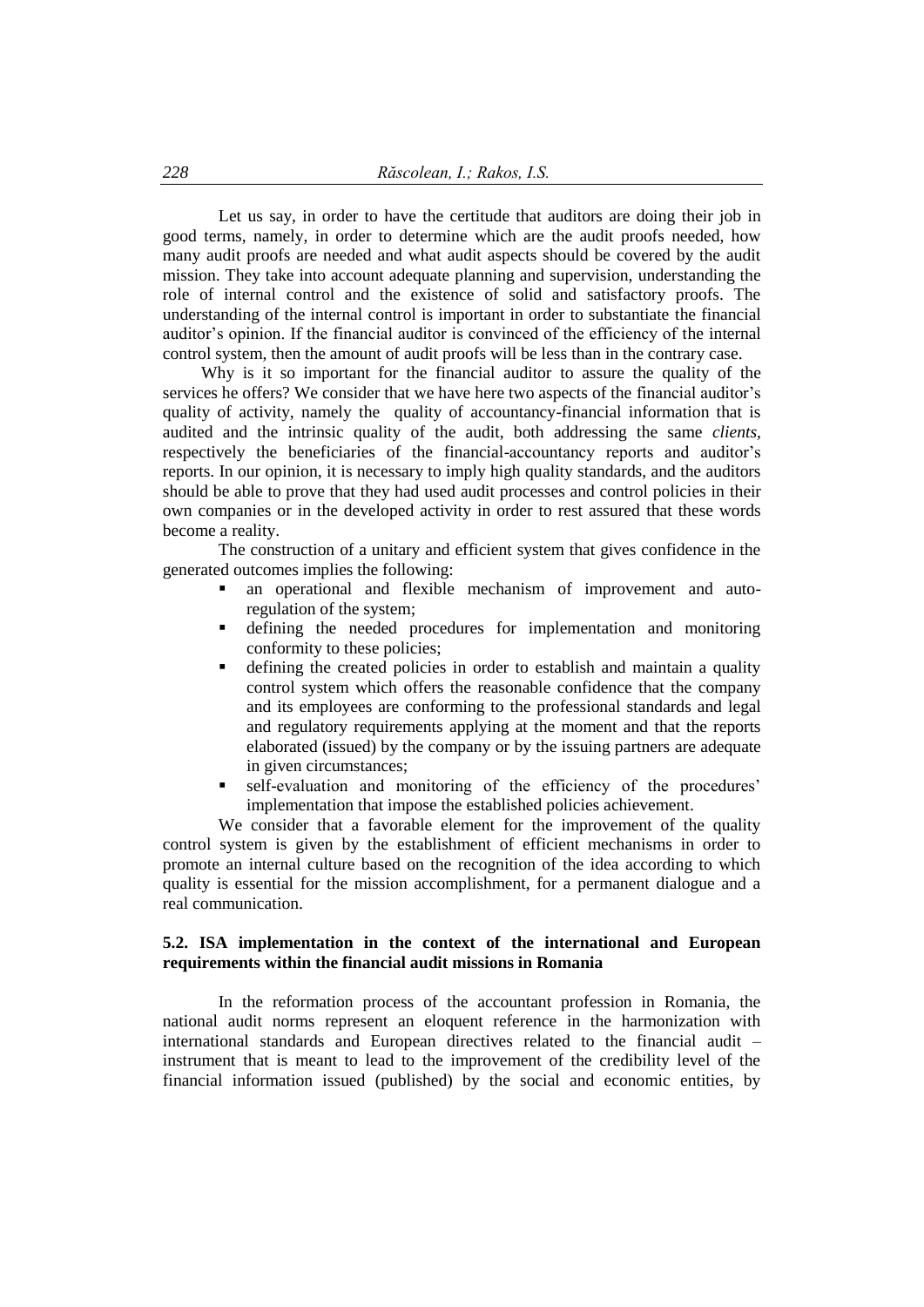governmental and non-governmental institutions and organizations. The ISAs taken over (adopted) by our country are applied in the financial statements' audit by the financial auditors who are members of CAFR.

The general framework of the International Standards of Audit (ISA120) states that, in order to answer to the common informational requests of the users, the financial statements represent their main informational source. For this reason, the financial statements are elaborated according to International Accountancy Standards, National Accountancy Standards and/or to the mandatory General Framework of financial reporting, conceived for the use of the financial statements. According to this standard- "the objective of an audit mission of the financial statements is to give to the auditor the possibility to express his opinion if the financial statements are elaborated, under all the significant aspects, according to a general identified framework of financial reporting."

In 2003 was issued a first updated edition of the Audit standards, Edition 2003, the initial sections being submitted to some changes concerning the renaming of some standards. A significant change was the separate prominence of the aspects related to auditors' report concerning the conformity to the International Financial Reporting Standards. In 2007, after the CAFR Decision no 81/27.03.2007, was adopted Version 2006 of the International Audit, Insurance and Ethics for the professional auditors issued by The International Federation of the Authorized Accountants.

These have been applied in Romania under the name Audit Standards, respectively the Ethic Code and, in order to improve them, until today, they have been submitted to many changes, one of the important aspects being the duty of implementation IFRS by the public entities. Comparing to Version 2006, the Standards ISA210, ISA240, ISA300, ISA315, ISA330, ISA 510, ISA545 and ISA610, from Edition 2008, were submitted to little changes and also in ISA230 were introduced some amendments, this aspect determining completions in International Standard related to the quality control, effective since 15 June 2006, this one becoming ISQC1 – this presents the subject of quality control in the audit companies that make audits and revisions of the historical financial information and other assurance missions and connected services: management's attributions, ethic requirements, acceptation and continuity, human resources, development of the audit mission, monitoring and documentation.

In February 2009, CAFR decided to adopt the ISAs issued by the Council for International Audit and Assurance Standards of the International Federation of Accountants, Edition 2009 that apply to financial statements audit. A significant element is the implementation of ISA265 - communication of the deficiencies occurred in the internal control to the individuals in charge with governmental control and to the management of the company.

We present here the main characteristics of the implementation of the International Audit Standards in the financial audit missions:

- monitoring of the conformity to the quality control policies and procedures;
- human resources procedures for company's performance evaluation, of compensation and promotion, offering adequate recognition and reward for the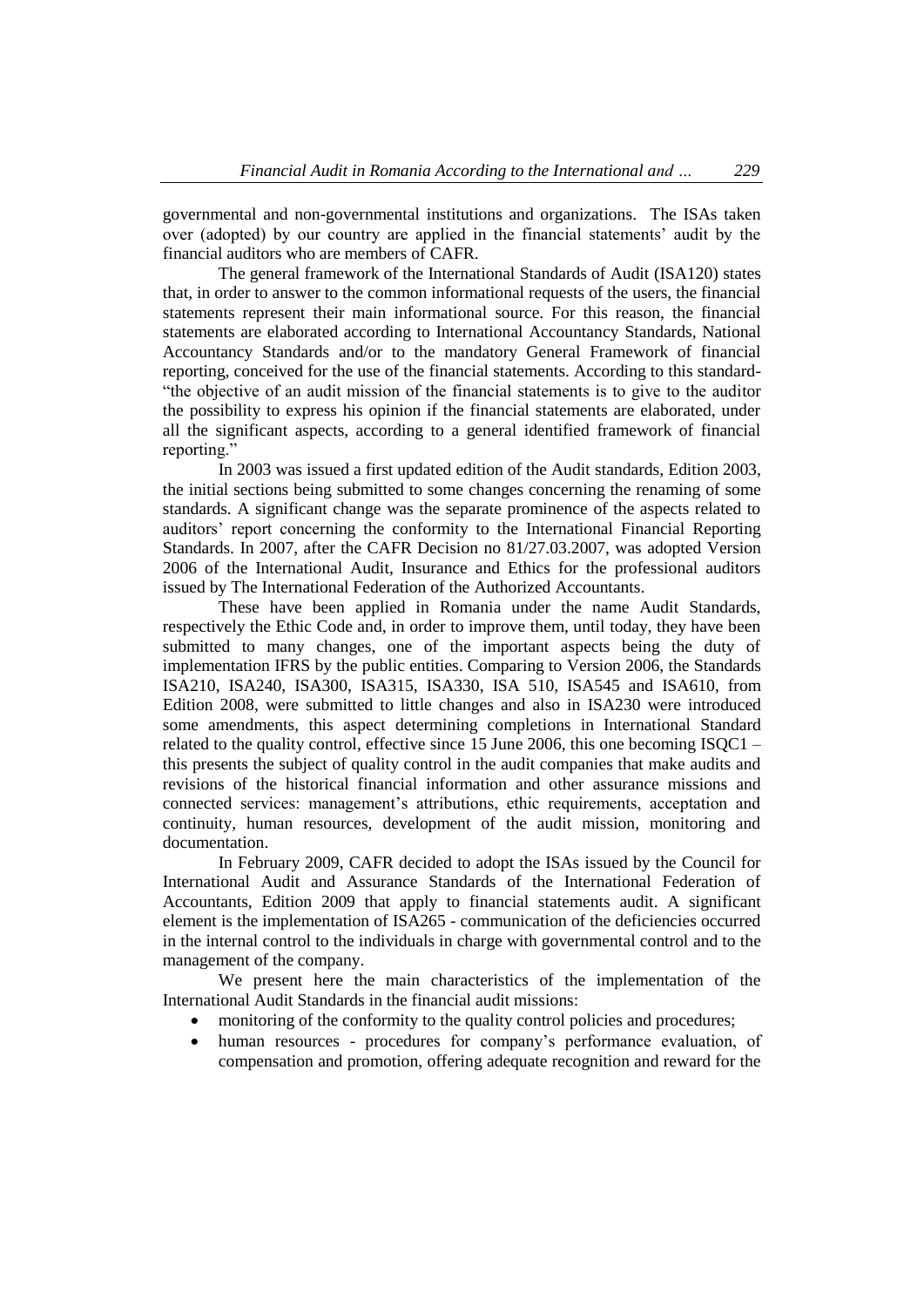improvement and maintaining the competences and for taking the commitment of respecting the ethical principles;

- leaders' attributes concerning quality within the company promoting an internal culture within the company oriented to quality depends on the consequent, frequent and clear messages and actions that should come from all the management levels within the company;
- mission completion is based on procedures and policies conceived in a manner that offers the reasonable assurance that is done according to the professional standards;
- relevant ethic requirements.

The company should elaborate procedures and policies conceived in order to offer the reasonable assurance that it maintains itself independent in the cases with relevant ethic requirements and that the employees let know the management about the circumstances and relations generating a threat to their independence, giving the company the possibility to adopt adequate measures for solving such type of situations; accept and continue the relations with the clients and the specific missions. In the evaluation of the capacity, competence and needed resources for contracting a new mission with a new client or an existing one, the company revises the specific requirements of the mission, and also the existing partner's profile and of the employees working at all relevant levels.

Practice demonstrates that audit companies have no procedures and policies elaborated in order to offer them a reasonable assurance that they will be informed of the independence requirements violation (infringement), which will permit them at the same time to adopt adequate measures in order to solve such kind of situations.

Also, there is no reasonable assurance concerning the adequate consultations that take place referring to the controversial and difficult aspects, the resources availability that permits an adequate consultation process, the documentation and approval of the nature and applying range of these consultations and also the conclusions resulted from them and implemented by means of the elaboration of a specific policy and procedure for the stage Mission achievement. Becoming conscious of the growing fraud risk incidence, companies prove the knowledge of the way of minimizing it by adopting standards related to financial reporting, internal audit and control, security and protection of informatics systems, but also by means of harmonization of the national law with the international one.

# **6. CONCLUSIONS**

Both concerning the qualitative and quantitative aspects, the present offer of financial audit correspond to the requirements of the public interest. Partners of the financial auditors – *corporatist management and generally, stakeholders* – are more and more convinced by the necessity of this activity which adds up value to a business. Even though financial auditors are seen sometimes as a necessary evil, reality demonstrates that this activity can add up extra value to a business, and the investment in the audit mission cost is useful for the business.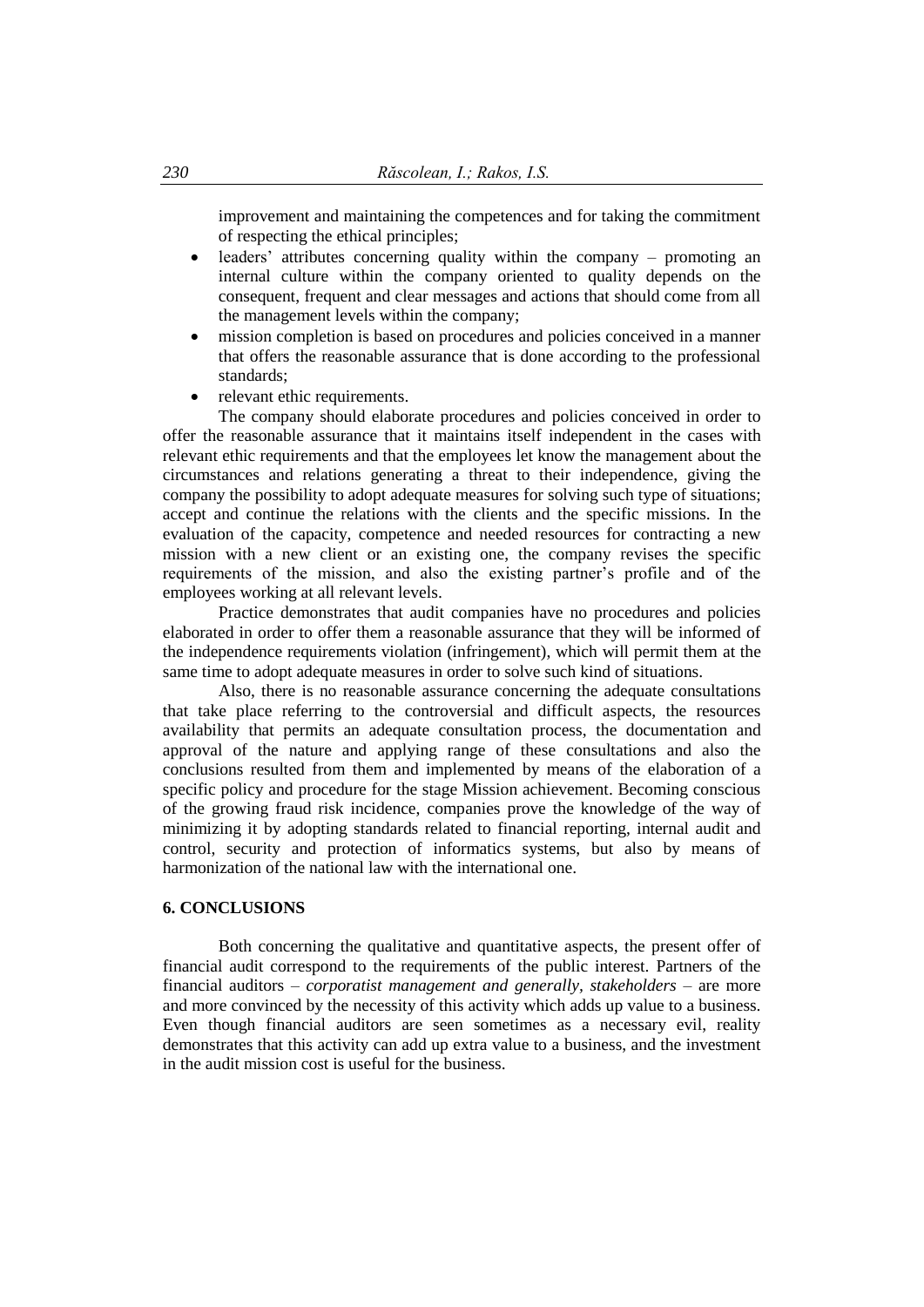Concerning the public interest related to the accountancy information, to the financial statements, the auditor has an extraordinary role by giving credibility to the accountancy information. There can be no quality information if this is not correlated with auditors' activity.

According to the International Audit Standards, policies and procedures of the quality control should be implemented both at the audit company level and to the individual audit missions and even at the CSPAAS level as a supervision organism of the statutory audit activity by means of applying in practice the principles of a good surveillance, ensuring the transparency and responsibility for reaching the requested efficacy, the recognition on the international and national levels as an authority in its fields of activity and supply with the needed operational capacity. It is necessary that ISA should be thought in such a manner that the used terms in the audit activity and the work objective of the auditor should be more articulate. However, practice demonstrates that not everything can be standardized.

The specific requirements stated by many ISAs establish the compulsoriness for the auditor to interview the management in order to determine if they have knowledge of frauds that affect the entity and to communicate the significant denaturations which have been identified, the significant aspects related to the accountancy policies and procedures of the audited entity, referring to the accountancy estimations and adequate presentation of information, the manner the auditor treats the following aspects - significant risks, the significant level (threshold, limit) concept, internal audit activity and internal control which is relevant for the auditor and so on – and the observing of the relevant ethic requirements on auditor's independence.

#### **REFERENCES:**

- **[1]. ACCA** (2011) *Cum pot contabilii şi auditorii financiari adăuga valoare afacerii?,* Revista Financiară nr.5
- **[2]. Dobroţeanu, L.; Dobroţeanu, C.L.** (2002) *Audit, concepte şi practici*, Editura Economică, **Bucuresti**
- **[3]. Horomnea, E.** (2010) *Audit financiar. Concepte. Standarde. Norme,* Editura Alfa, Iaşi
- **[4]. Dima, I.C.; Man, M.** (2013) *[Considerations on the strategy for](http://scholar.google.com/scholar?cluster=17256330750297824164&hl=en&oi=scholarr) sustainable development of [companies under the conditions of current globalization](http://scholar.google.com/scholar?cluster=17256330750297824164&hl=en&oi=scholarr)*, Science Series Data Report, vol 5, issue 5, pp. 66-75
- **[5]. Grabara, J.; Man, M.; Kot, S.** (2013) *[Costs Incurred by Designing and Implementing the](http://www.scientific.net/AMM.309.221)  [Logistical Projects in the Activity of Companies](http://www.scientific.net/AMM.309.221)*, Applied Mechanics and Materials, vol. 309, Trans Tech Publications, pp. 221-228
- **[6]. Lungu, C.** (2007) *Teorie şi practici contabile privind întocmirea şi prezentarea situaţiilor financiare*, Editura CECCAR, Bucureşti
- **[7]. Ristea, M., colectiv** (2009) *Actualizare suplimentara a Standardelor Internationale de Raportare Financiara 2008*, traducere, Editura CECCAR, Bucureti
- **[8]. Oprean, I.; Popa, I.; Lenghel, R.D.** (2007) *Procedurile auditului si ale controlului financiar*, Editura Risoprint, Cluj-Napoca
- **[9]. Pige, B.** (2009) *Audit et Controle Interne*, 3e Edition, Editions EMS
- **[10]. Popa, I.; Man, A.; Rus, A.** (2009) *Audit financiar de la teorie la practică - Ghid practic,*  Editura Risoprint, Cluj Napoca